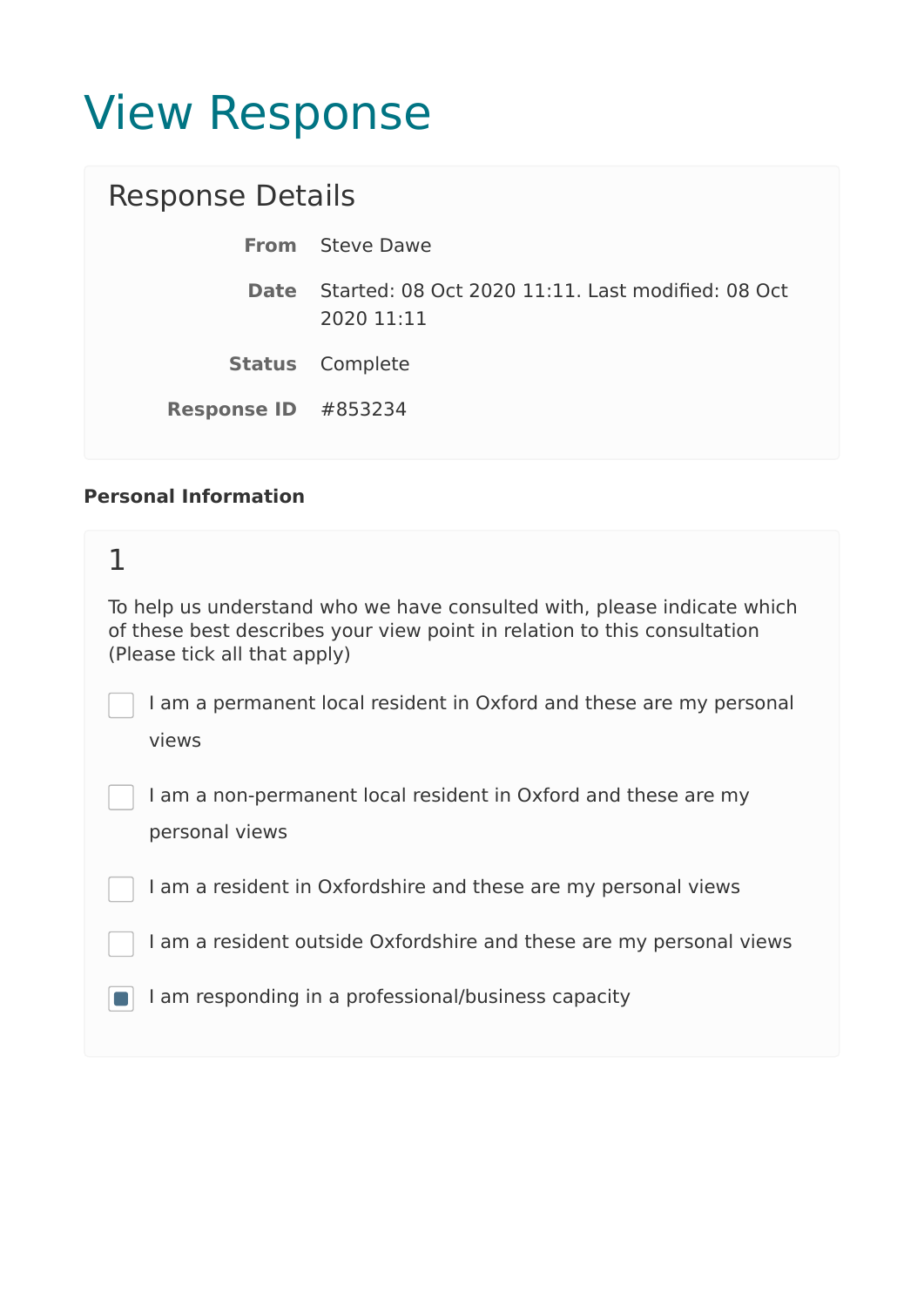What is your postcode? Please give the first 4 characters of your postcode (e.g. OX15)

OX3

# 3

If responding in a professional or business capacity, please state which type of organisation or industry you represent (Please tick all that apply).

Local/Regional Council

Central Government Organisation

Local retailer/ Trader/Service provider

Bus operator/driver

Freight operator/haulier



Environmental charity or pressure group  $\blacksquare$ 

Health based charity or pressure group

Healthcare professional

Industrial process/large scale manufacturing

Land use planner/planning consultant

Developer/house builder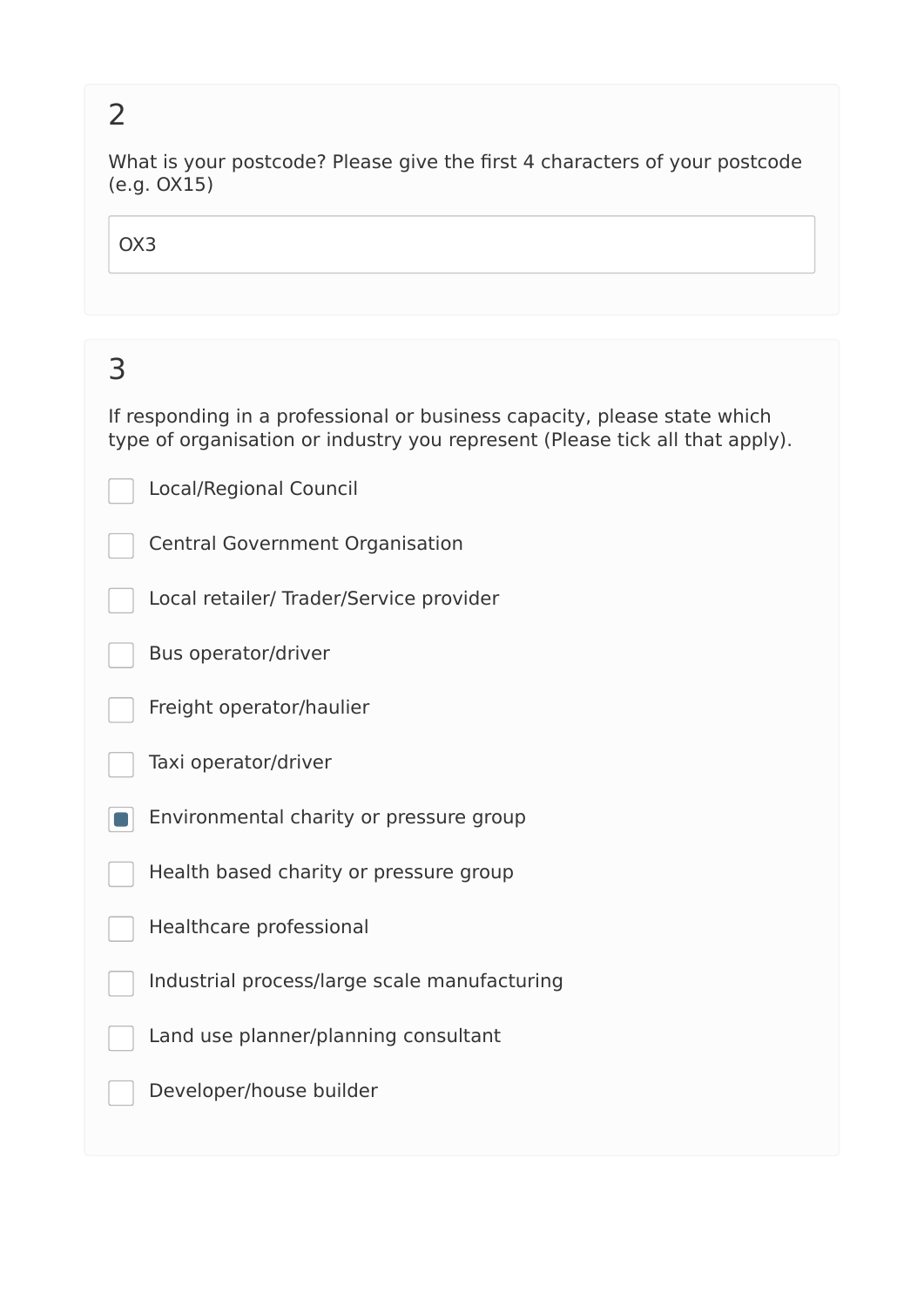| Academic organisation                                       |
|-------------------------------------------------------------|
| Environmental consultant/lawyer                             |
| Low Emission Vehicle industry/EV infrastructure provider    |
| Other                                                       |
| Not applicable                                              |
|                                                             |
| If you have chosen the option "Other", please specify below |
| «No response»                                               |

Which of the following categories applies to you?

- Owner Occupier with mortgage
- Owner Occupier no mortgage
- Private tenant
- Housing Association tenant
- Local Authority tenant
- **Other**

If you have chosen the option "Other", please specify below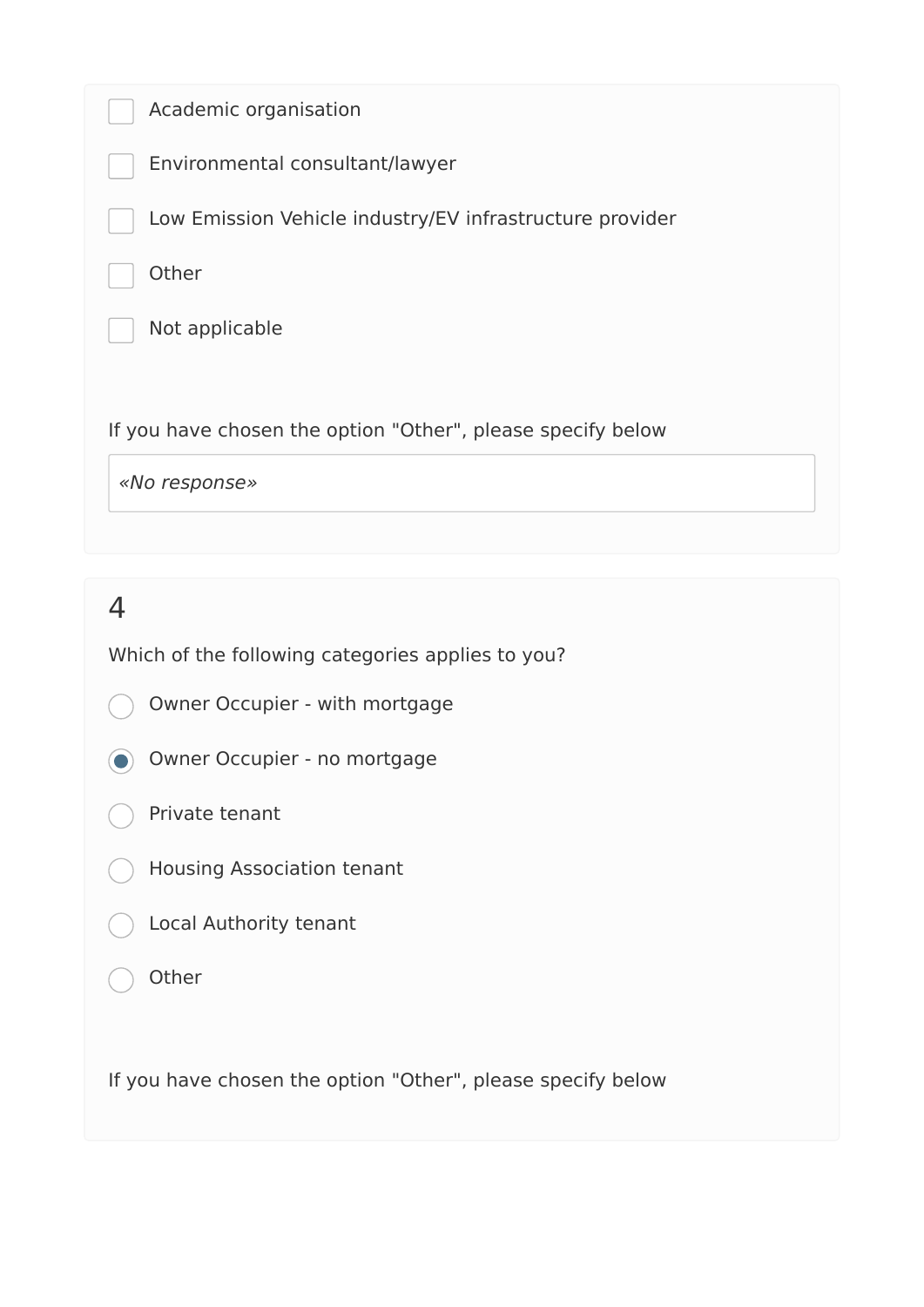*«No response»* 

| 5                                                                    |
|----------------------------------------------------------------------|
| What is your current employment status? (Please tick all that apply) |
| I am in full time paid employment                                    |
| I am in part time paid employment                                    |
| I am not in paid employment                                          |
| I am a full time student                                             |
| I am a part time student                                             |
| I am retired                                                         |
| None of the above applies to me                                      |
| Other                                                                |
|                                                                      |
| If you have chosen the Other option, please specify below            |
| «No response»                                                        |
|                                                                      |

# 6

Why do you come into Oxford? (Please tick all that apply)

I live and work/study in Oxford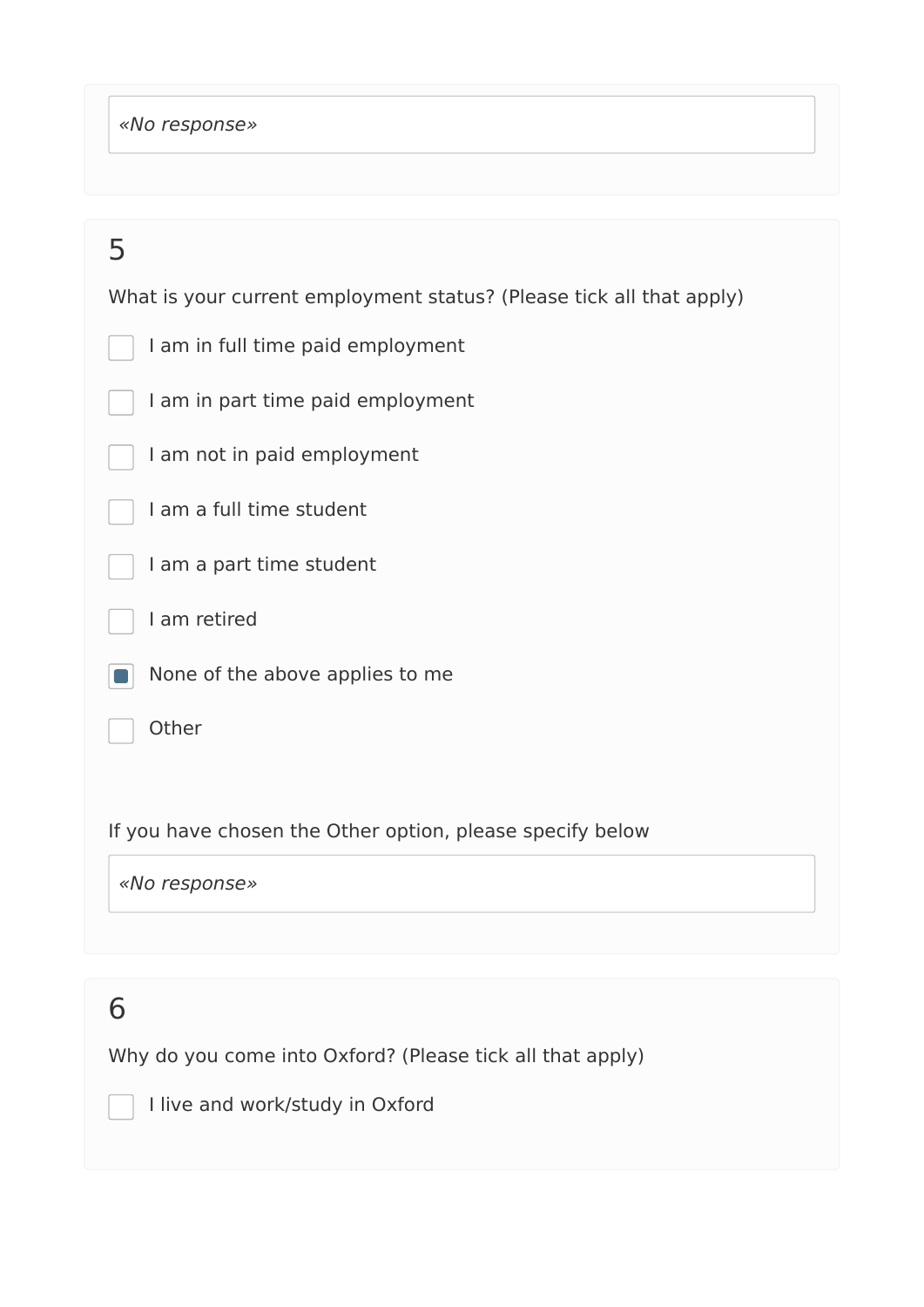| If you have chosen the Other option, please specify below                                                                    |
|------------------------------------------------------------------------------------------------------------------------------|
| Other                                                                                                                        |
| None of the above applies to me                                                                                              |
| I regularly use the shops and services (e.g banks, government<br>institutions, medical practices, etc) in Oxford City Centre |
| I own/manage a small or medium size business in Oxford                                                                       |
| I commute into Oxford daily from outside the city to work/study                                                              |

#### **Perception of Public Realm**

### 7

How do you rate these aspects of Oxford City Centre's environment?

|                       | Excellen<br>t | Good      | Average | Poor | Very<br>Poor | Don't<br>Know |
|-----------------------|---------------|-----------|---------|------|--------------|---------------|
| Air Quality           |               |           |         |      |              |               |
| Traffic<br>Congestion |               |           |         |      |              |               |
| Public<br>Transport   |               | $\bullet$ |         |      |              |               |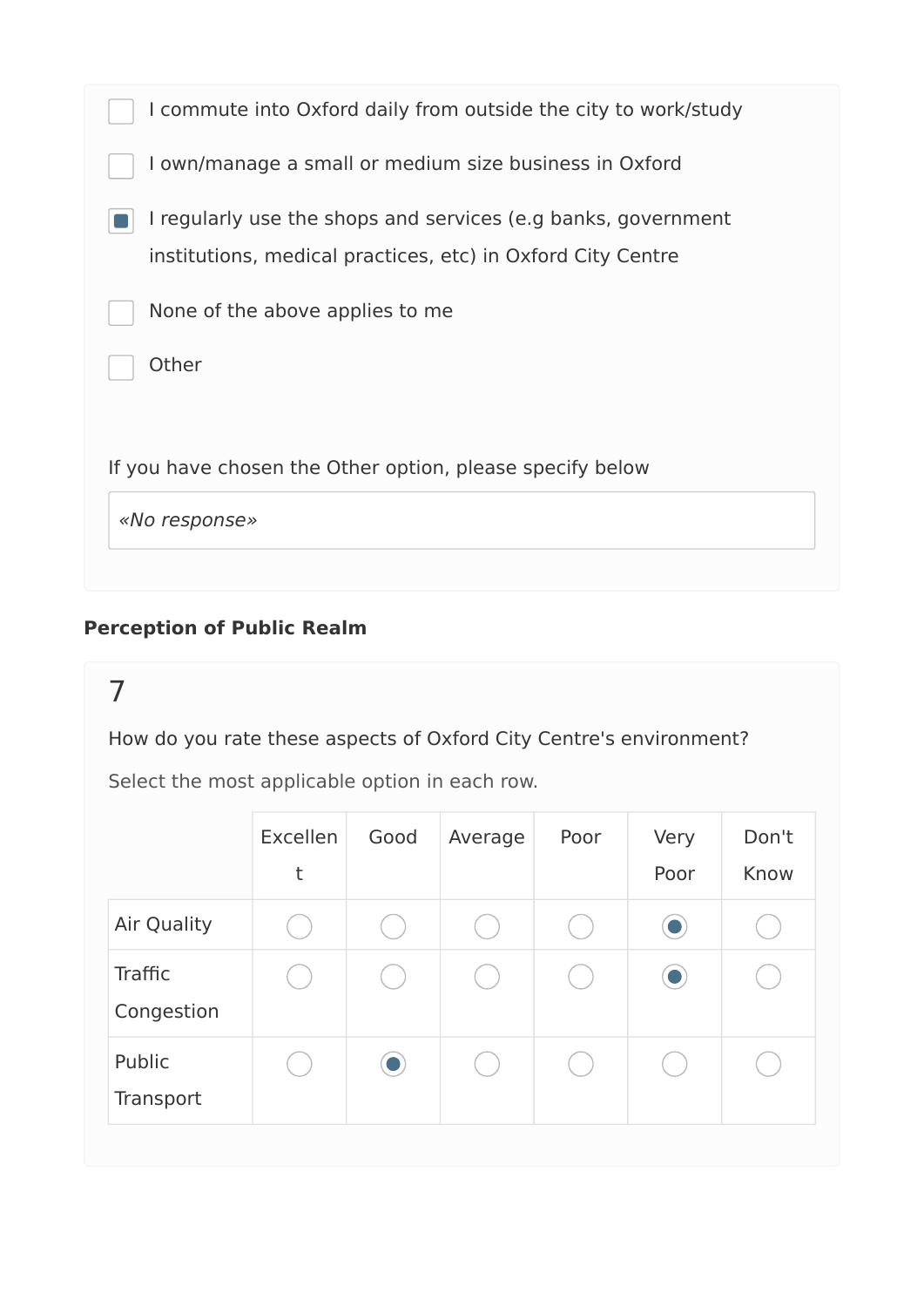| Provision                        |  |  |           |  |
|----------------------------------|--|--|-----------|--|
| Adequate<br>space for<br>walking |  |  | O         |  |
| Adequate<br>space for<br>cycling |  |  | $\bullet$ |  |

How have the following changed in Oxford City Centre over the past 5 years?

|                                  | Significa<br>ntly<br>improve<br>d | Slightly<br>improve<br>$\mathsf{d}$ | <b>No</b><br>change | <b>Become</b><br>worse | <b>Become</b><br>much<br>worse | Don't<br>know |
|----------------------------------|-----------------------------------|-------------------------------------|---------------------|------------------------|--------------------------------|---------------|
| <b>Air Quality</b>               |                                   |                                     |                     |                        |                                |               |
| Traffic<br>Congestion            |                                   |                                     |                     |                        |                                |               |
| Public<br>Transport<br>provision |                                   |                                     |                     |                        |                                |               |
| Adequate                         |                                   |                                     |                     |                        |                                |               |
|                                  |                                   |                                     |                     |                        |                                |               |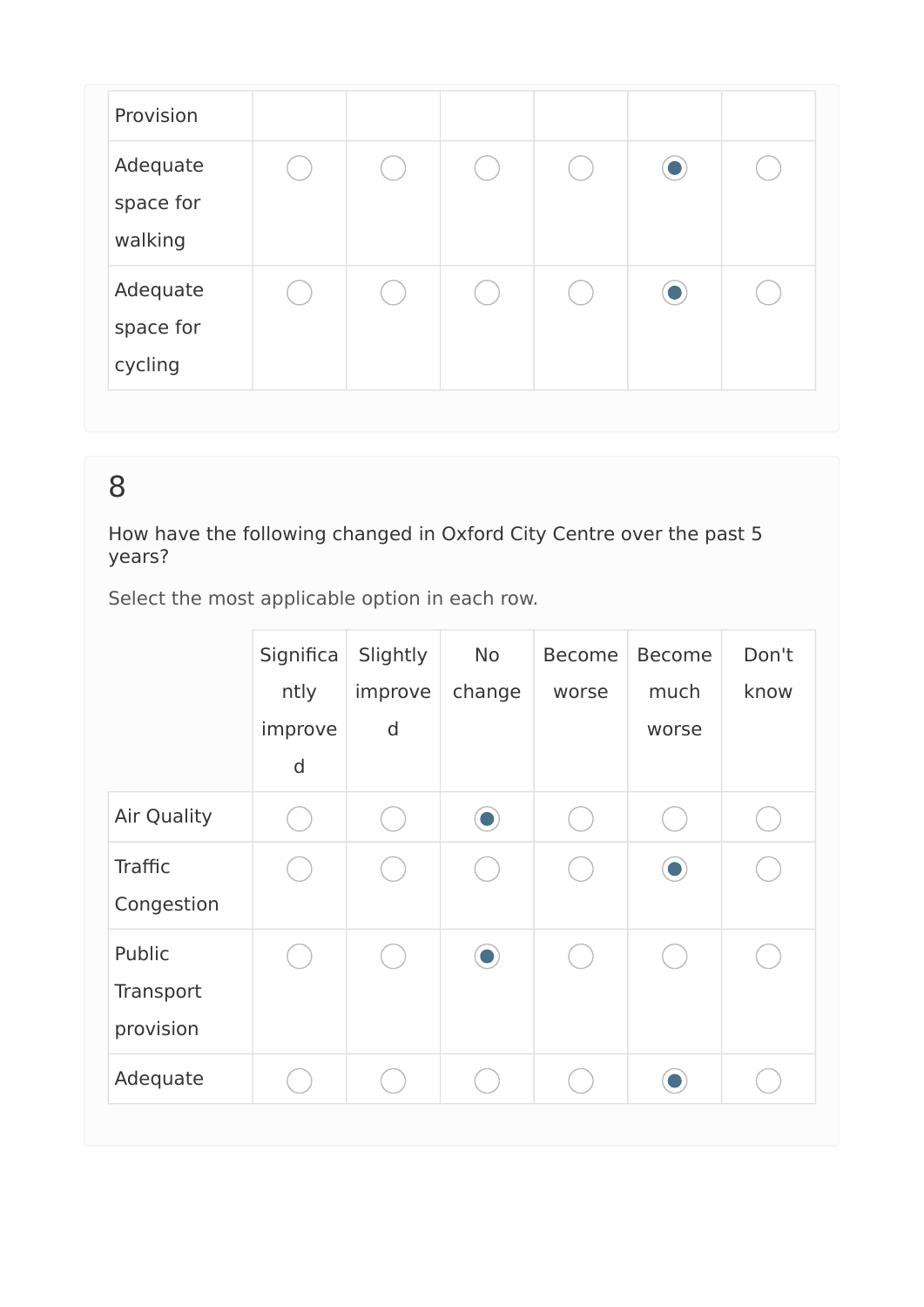| space for<br>walking |  |  |  |
|----------------------|--|--|--|
| Adequate             |  |  |  |
| space for            |  |  |  |
| cycling              |  |  |  |

Please enter any additional comments

Due to the Government's discouragement of public transport use, there is an observable increase in the level of traffic. This applies to rush hours/school run and to a surprising extent at other times of day. My impression as a cyclist is that greater levels of irritability and occasionally imprudent driving are both more frequent.

#### **Transport**

| commuting to work? (Please tick all that apply) | What is your main mode of transport for normal weekday travel - e.g. |
|-------------------------------------------------|----------------------------------------------------------------------|
| Car                                             | Car-share                                                            |
| Car passenger                                   | Park & Ride                                                          |
| Train                                           | <b>Bus</b>                                                           |
| Coach                                           | Walk                                                                 |
| Cycle                                           | Other                                                                |
|                                                 |                                                                      |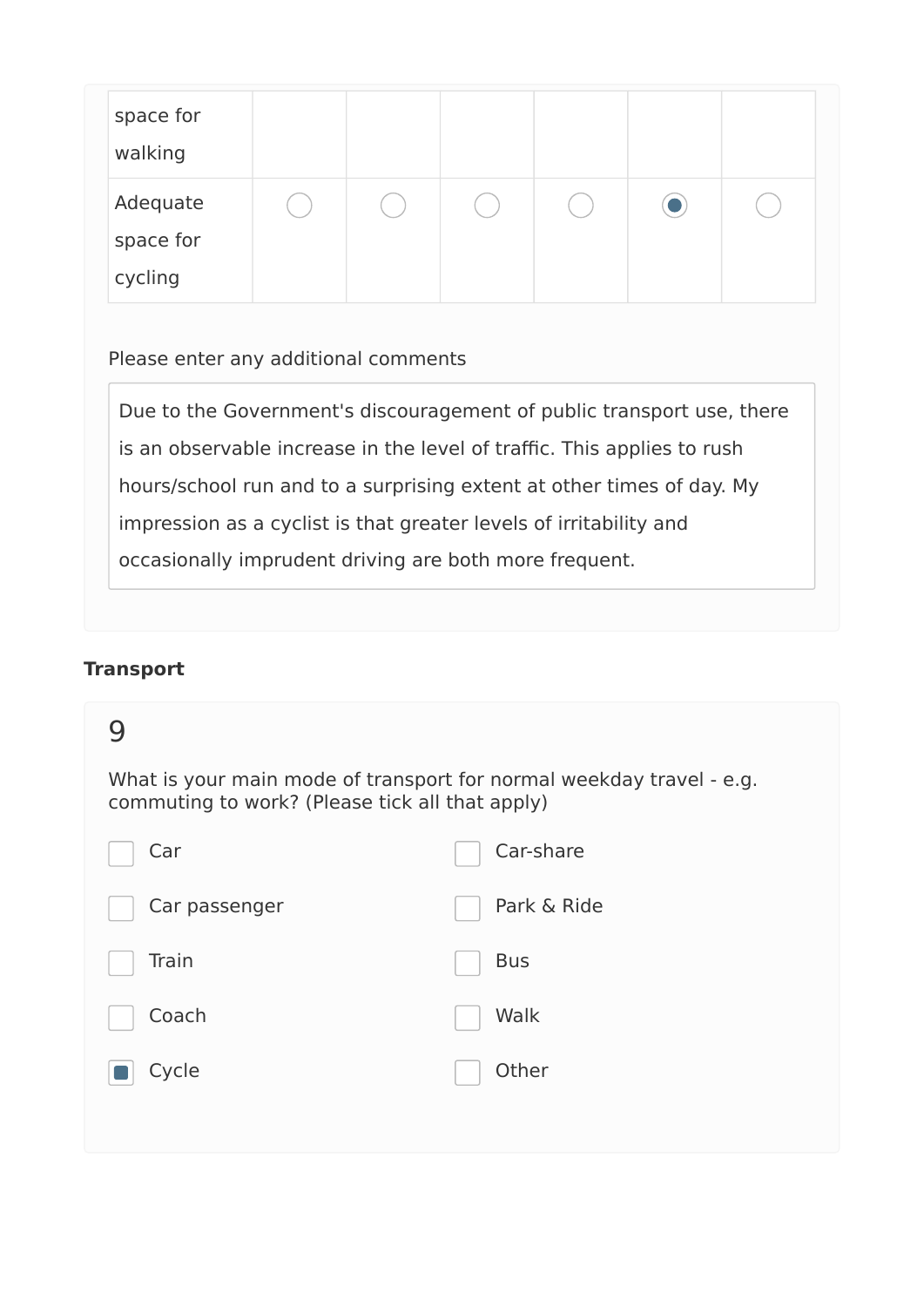#### If you have chosen the option "Other", please specify below

*«No response»* 

# 10

| What action(s) would you be able to take to improve poor air quality in<br>your area, in order to improve your and others' health and quality of life in<br>the city? |
|-----------------------------------------------------------------------------------------------------------------------------------------------------------------------|
| Walk more often for most journeys in/out of the city                                                                                                                  |
| Cycle more often for most journeys in/out of the city                                                                                                                 |
| Use public transport for most journeys within the city                                                                                                                |
| Use public transport for most journeys to/from the city                                                                                                               |
| Share a lift to work                                                                                                                                                  |
| Use a Low/Zero emission vehicle                                                                                                                                       |
| Join a car club                                                                                                                                                       |
| Not use a car in the city centre during office hours                                                                                                                  |
| None of the above                                                                                                                                                     |
| Other                                                                                                                                                                 |
|                                                                                                                                                                       |
| If you have chosen the option "Other", please specify below                                                                                                           |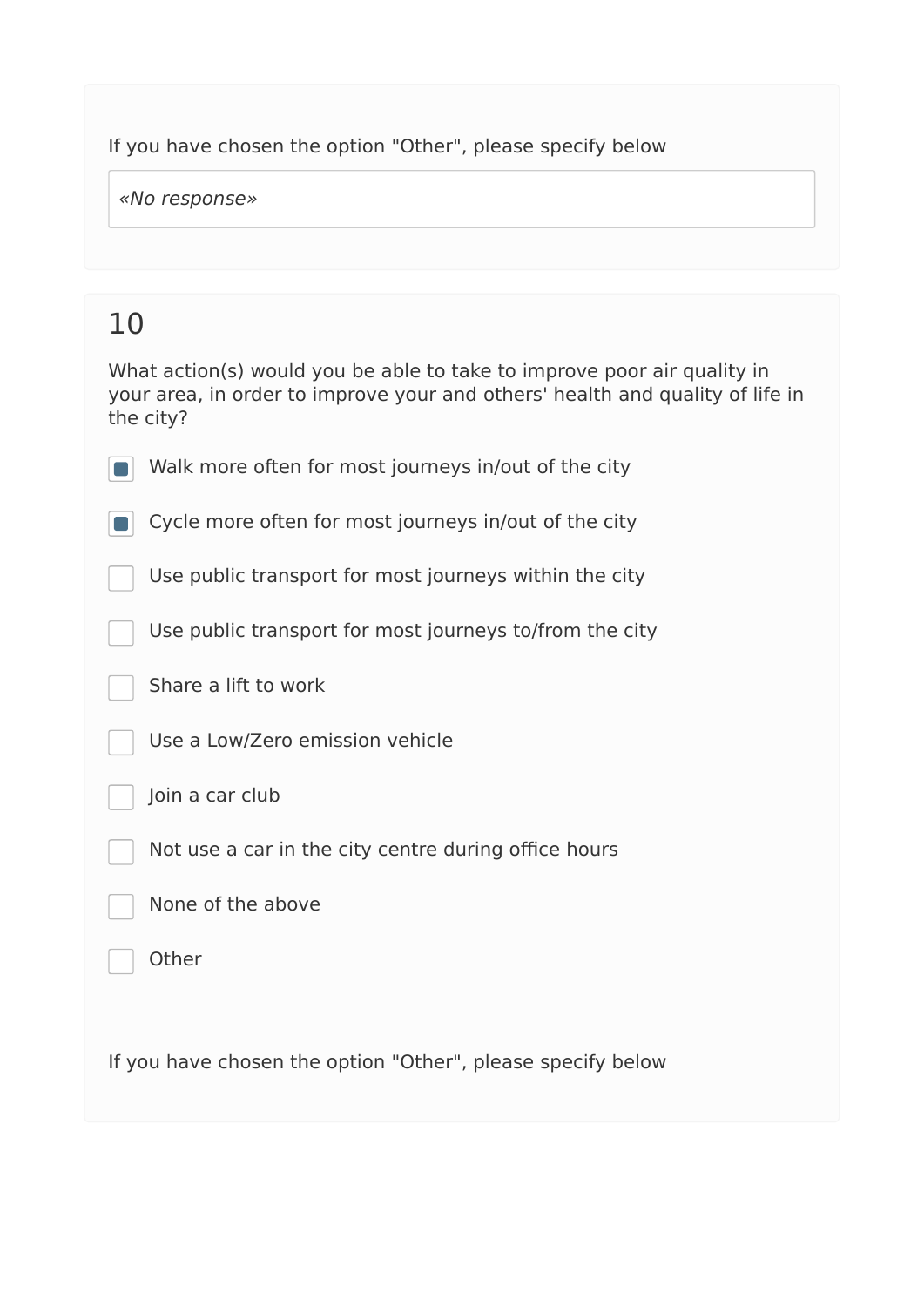If you use a private vehicle for travel into and within Oxford, would the following alternatives encourage you to use your private vehicle less?

|                                                            | Yes | Maybe | <b>No</b> | I don't<br>know |
|------------------------------------------------------------|-----|-------|-----------|-----------------|
| Availability of Electric<br><b>Vehicle Charging Points</b> |     |       |           |                 |
| Availability of cycle lanes                                |     |       |           |                 |
| Improved public transport<br>services                      |     |       |           |                 |
| <b>Financial Incentives/</b><br>penalties                  |     |       |           |                 |
| Improves security for cycle<br>parking                     |     |       |           |                 |
| Better information on<br>alternatives                      |     |       |           |                 |
| Availability of cycle hire                                 |     |       |           |                 |
| Availability of car clubs                                  |     |       |           |                 |
| Public change facilities for                               |     |       |           |                 |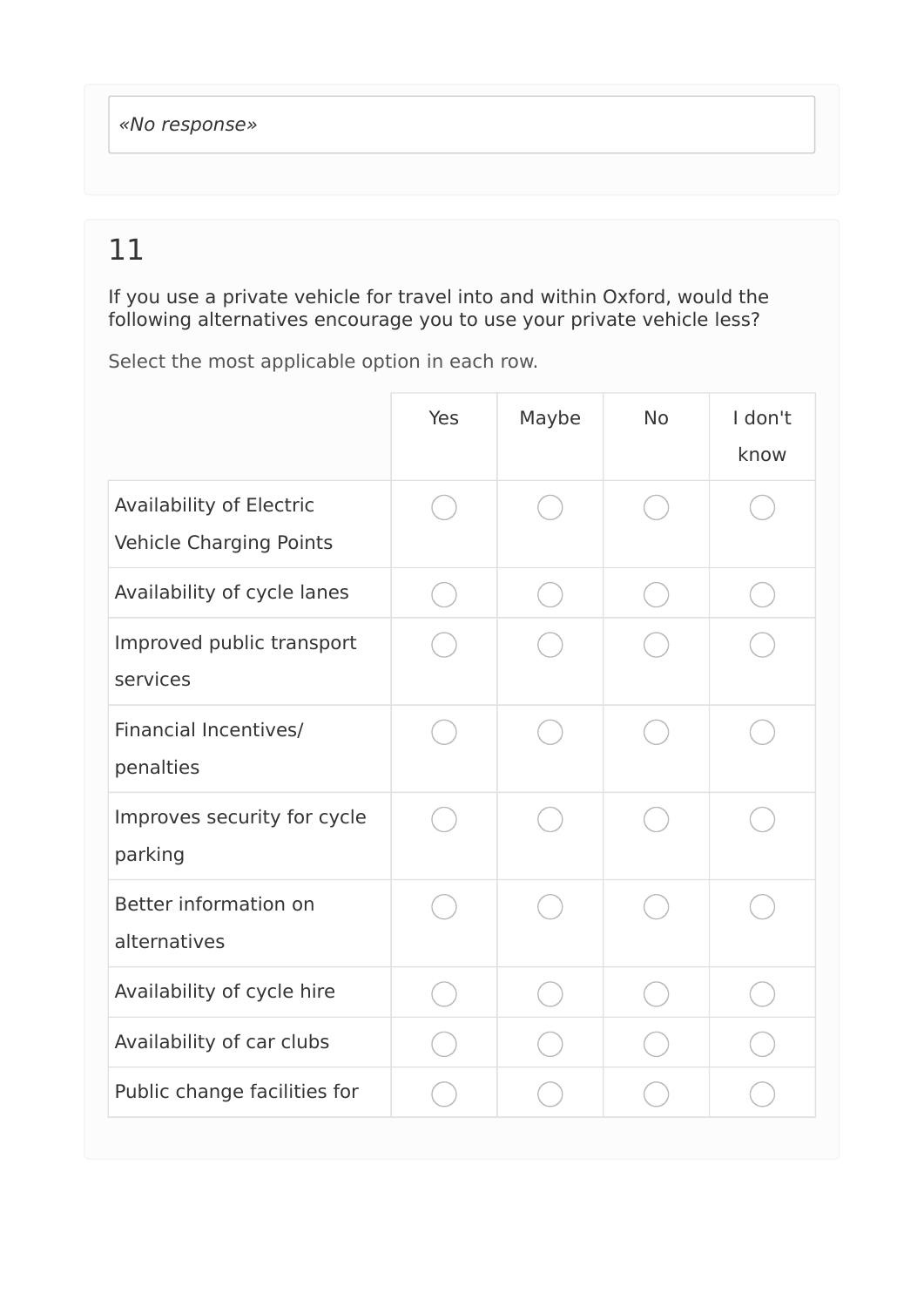| cyclists                                              |  |  |  |  |  |  |
|-------------------------------------------------------|--|--|--|--|--|--|
| Promotion of safe walking<br>routes                   |  |  |  |  |  |  |
| I don't use a private vehicle                         |  |  |  |  |  |  |
| Please enter any additional comments<br>«No response» |  |  |  |  |  |  |

#### **Heating**

### 12

How much thought do you give to saving energy in your home? (e.g. trying to reduce the number of hours your heating is turned on, reducing electricity usage - unplugging electronics and switching off lights when those are not being used, etc)

#### a A lot

I think about it sometimes

Almost no thought

I never think about this

### 13

Do you use an open fire and/or wood-burning stove?

Yes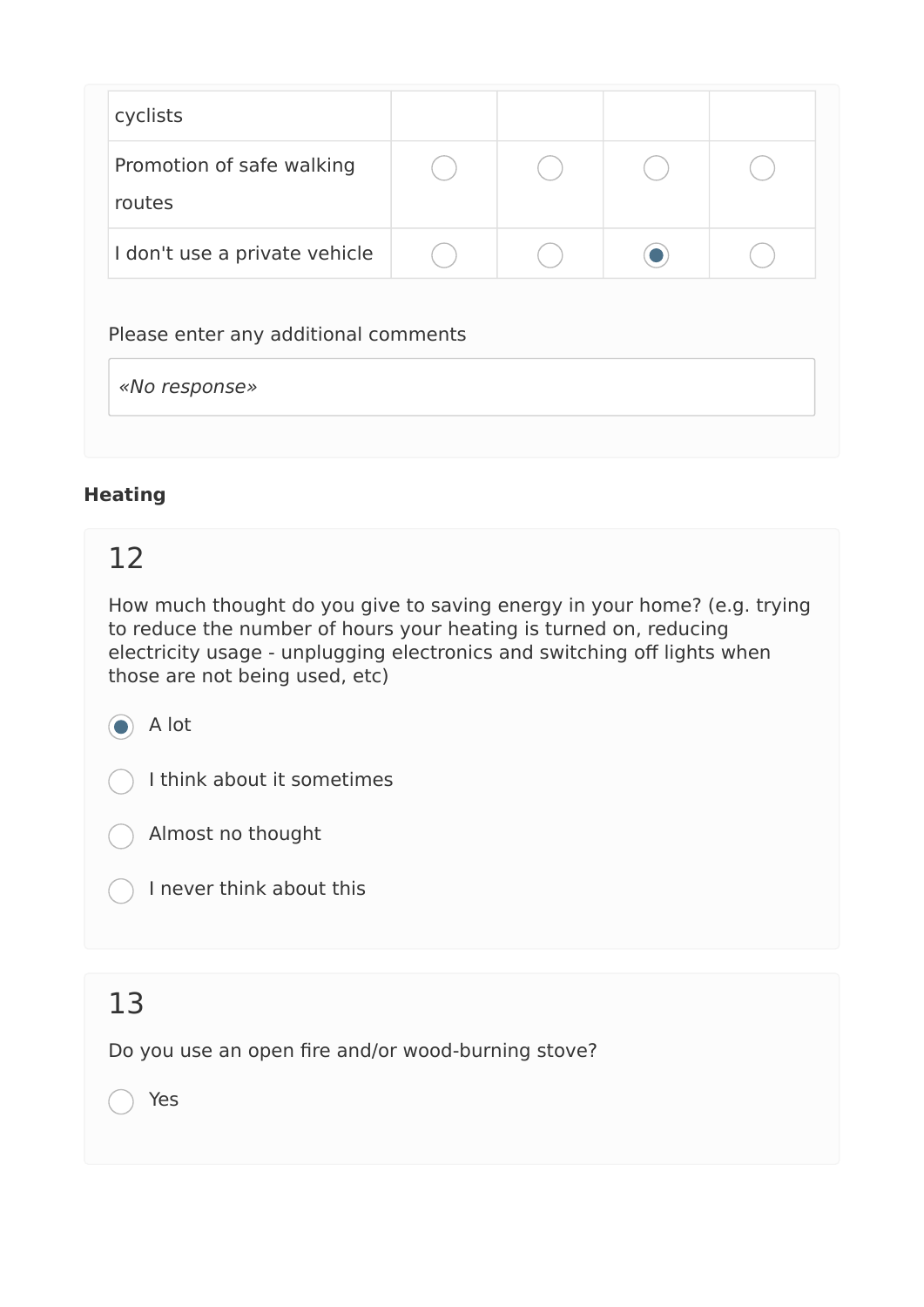a No

# 14

If yes, how well informed are you about how to adequately use open fires and wood-burning stoves and on what are the most appropriate fuels to use?

Well Informed

Moderately Informed

Not Informed at all

# 15

What heating types do you have in your home? (Please tick all that apply)

Gas fired boiler and central heating  $\blacksquare$ 

Other electric room heaters



Warm air system

Open fire

Wood burning stove

Solar thermal

Don't know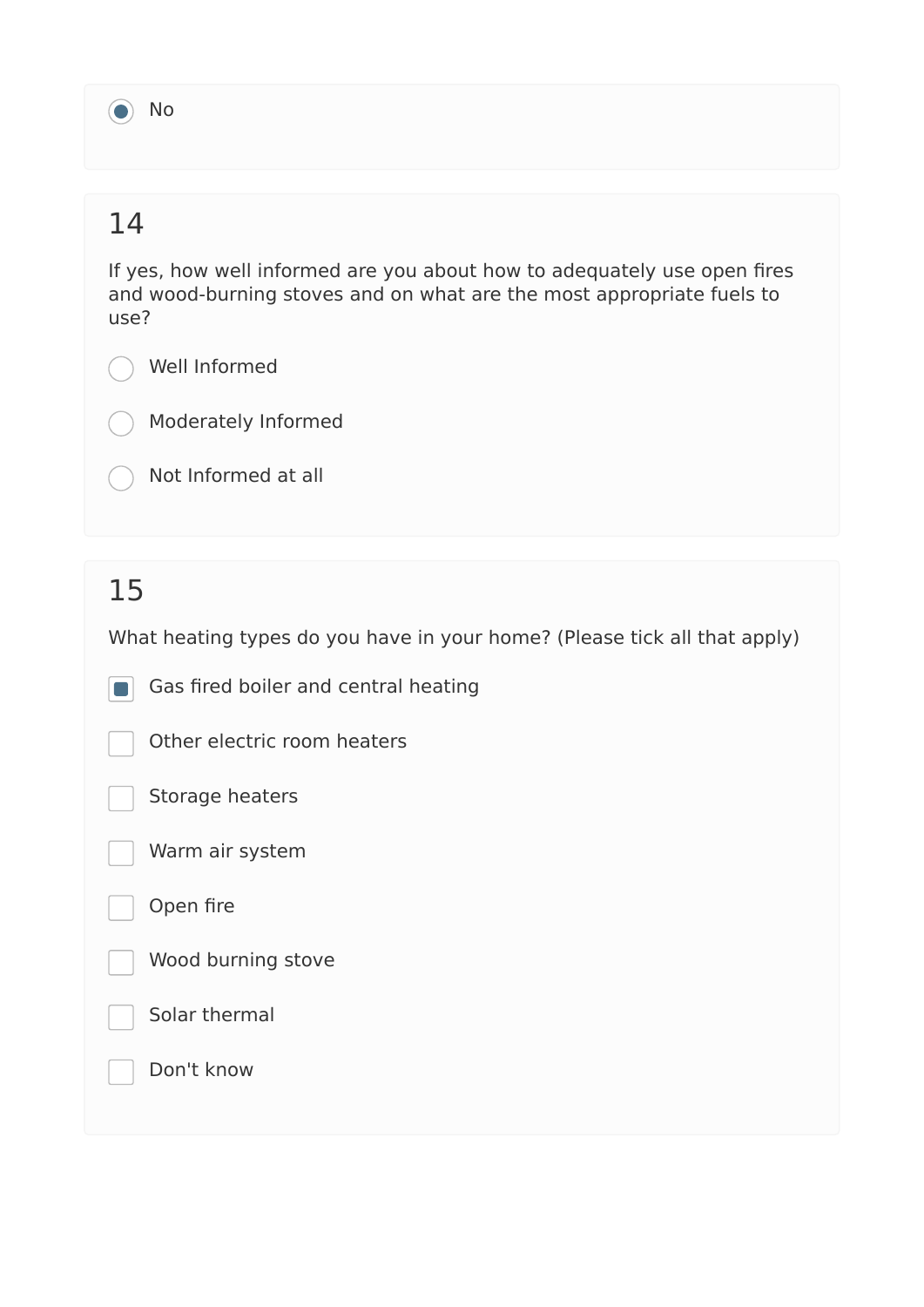| Other                                                       |  |
|-------------------------------------------------------------|--|
| If you have chosen the option "Other", please specify below |  |
| «No response»                                               |  |

Which improvements would you ideally need, to make your home more energy-efficient and reduce your domestic emissions?

| <b>Solar Panels</b>                                         | <b>Underfloor heating</b>       |
|-------------------------------------------------------------|---------------------------------|
| Loft insulation                                             | Cavity wall insulation          |
| Thermostatic radiator valves                                | New boiler                      |
| Insulated windows                                           | <b>External wall insulation</b> |
| Internal wall insulation                                    | New radiators                   |
| New thermostat                                              | Draught proofing                |
| Domestic heat pumps                                         | Other                           |
|                                                             |                                 |
| If you have chosen the option "Other", please specify below |                                 |
| «No response»                                               |                                 |
|                                                             |                                 |

#### **Communication**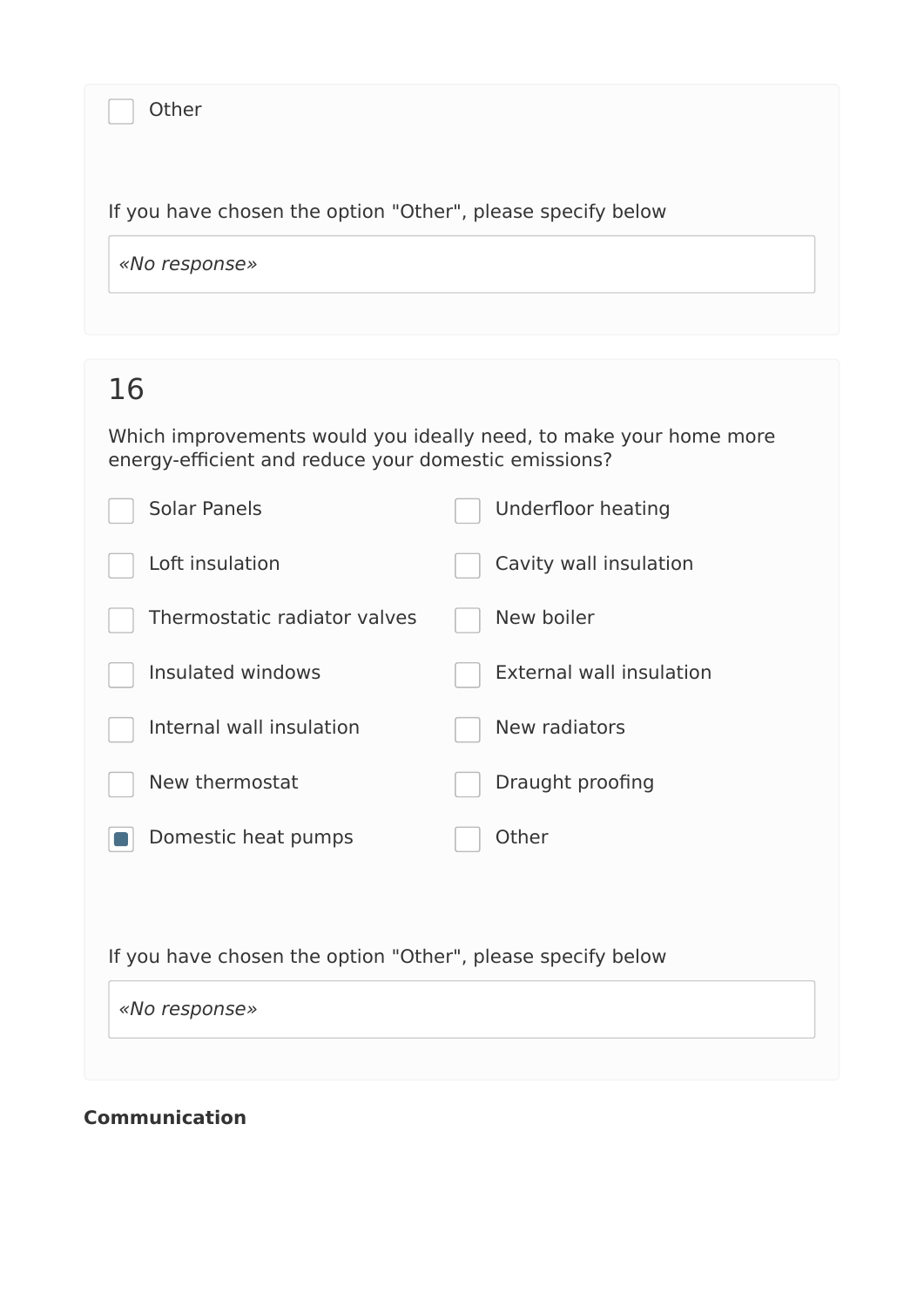Overall, how well informed are you about air quality issues in Oxford?

Very well informed



Not informed at all

### 18

Would you like to feel more informed about air quality issues in Oxford?

Yes

No

# 19

What do you think Local Authorities could do to improve the way they currently communicate about air quality in the city?

Tell the truth: a) the 'Zero Emission Zone' is actually an 'Ultra Low Emission Zone' and the World Health Organisation estimate for all air pollution deaths in the UK had reached 64,000 by 2015, not the 40,000 quoted in the consultation document; a healthy air quality is one in which air pollution elements are reduced to trace levels - not to specific figures which do not encourage greater emphasis on tackling all emissions sources eg car parking at Universities and Colleges and in the BMW/Unipart etc area of the City;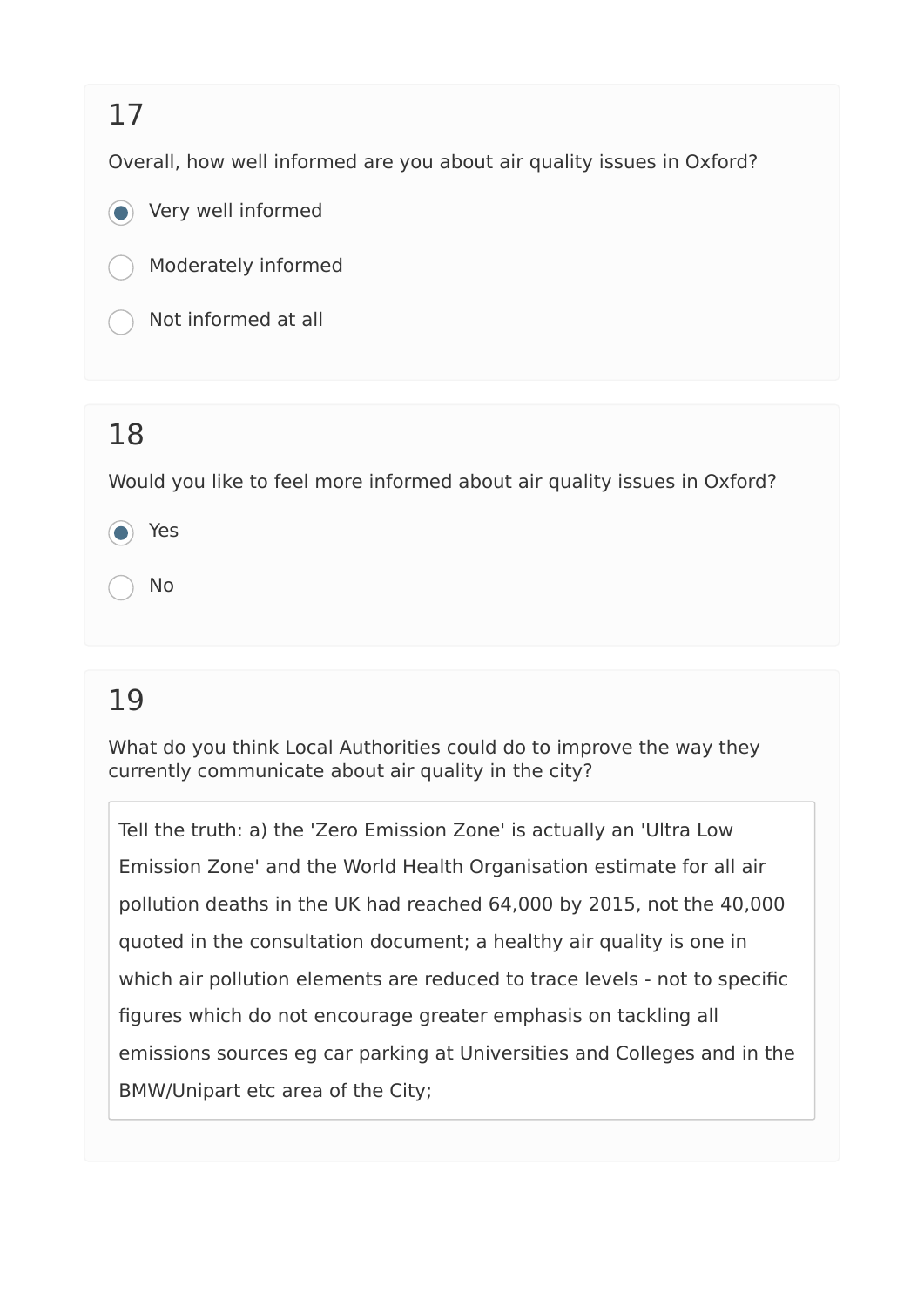b) Connecting Oxford Plus and significant increases in pedestrianised areas PLUS LTNs are needed to achieve City wide reductions in vehicle movements and consequent air pollution of all types arising from vehicles;

c) Active travel requires walking and cycling networks, not just routes; d) Obtain an end to council tax capping, add several higher bands to the council tax legally - increasing the Council's staffing and capacity for communication about air quality and enforcement measures; e) set early dates for all electric vehicles incl hire cars/taxis/buses/ coaches used within the City - before 2030 in all categories communicating urgency to laggards;

f) Since 80% of City emissions are from buildings, communicating their responsibility to those with the largest 'estates' within the City needs to become successful in terms of early results;

g) Re-package Connecting Oxford Plus as being about reducing traffic movements inside the City because planned urban extensions and proximate housing developments will otherwise lead to radically increased pressures on an overcrowded City road network.

# 20

Are you aware of any local programmes introduced to improve air quality in Oxford?

Yes

No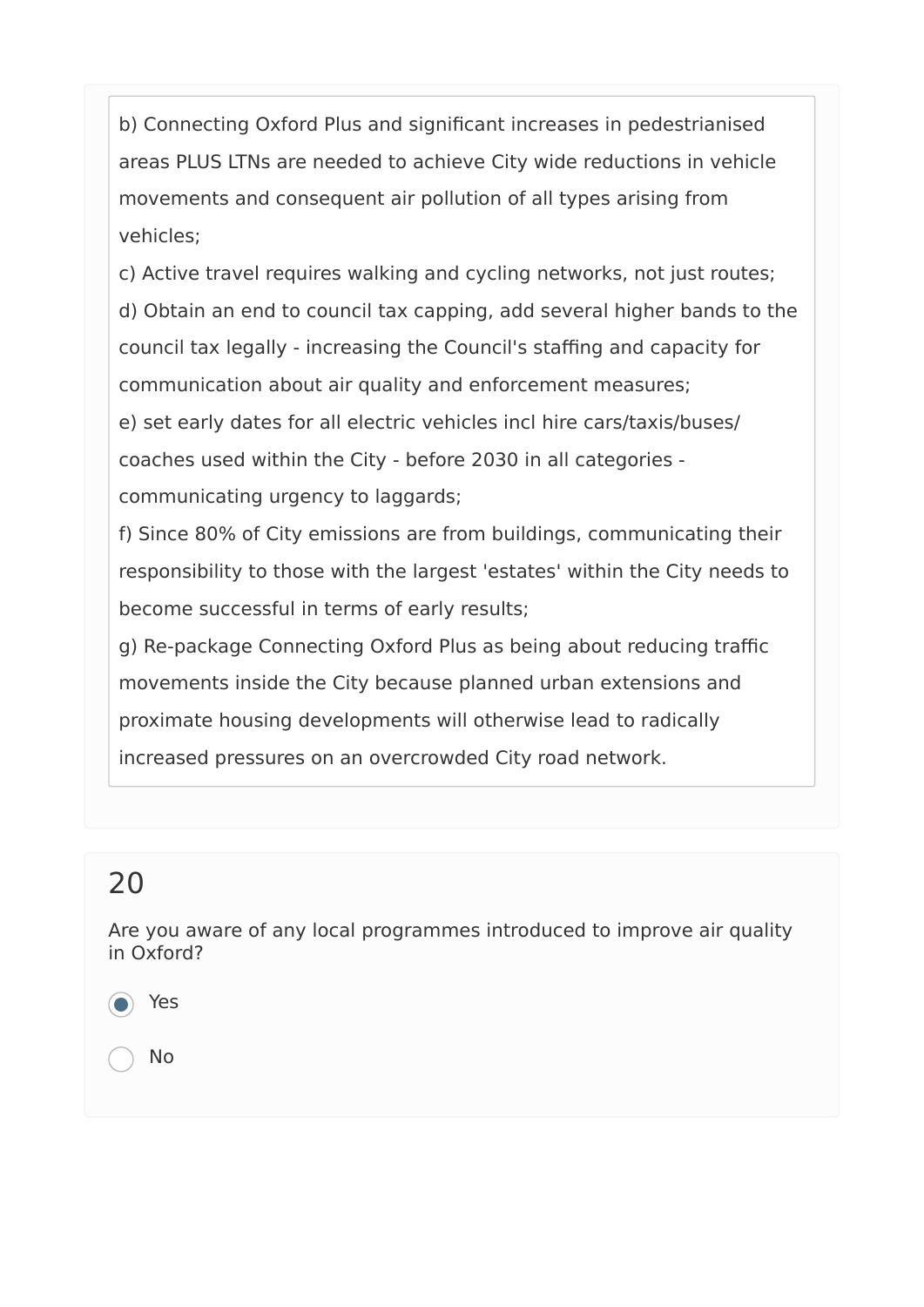How well informed are you with regards to the negative impacts of air pollution on human health?

|                          | Very well informed     |
|--------------------------|------------------------|
| $\left( \bullet \right)$ | Quite well informed    |
|                          | $( )$ Average          |
|                          | Not very well informed |
|                          | Not informed at all    |
|                          | Don't know             |

# 22.

In your opinion, what are the 3 biggest contributors to poor air quality levels in Oxford from the list of potential emission sources listed below? **A score of 1 indicates the lowest contributor and a score of 3 indicates the highest contributor**.

|                                                                     | $\mathcal{P}$ | 3 |
|---------------------------------------------------------------------|---------------|---|
| <b>Trains</b>                                                       |               |   |
| Large vehicles including<br>Buses, Coaches, Heavy<br>goods vehicles |               |   |
| <b>Commercial Heating &amp;</b><br>Lighting in offices and shops    |               |   |
| International transport                                             |               |   |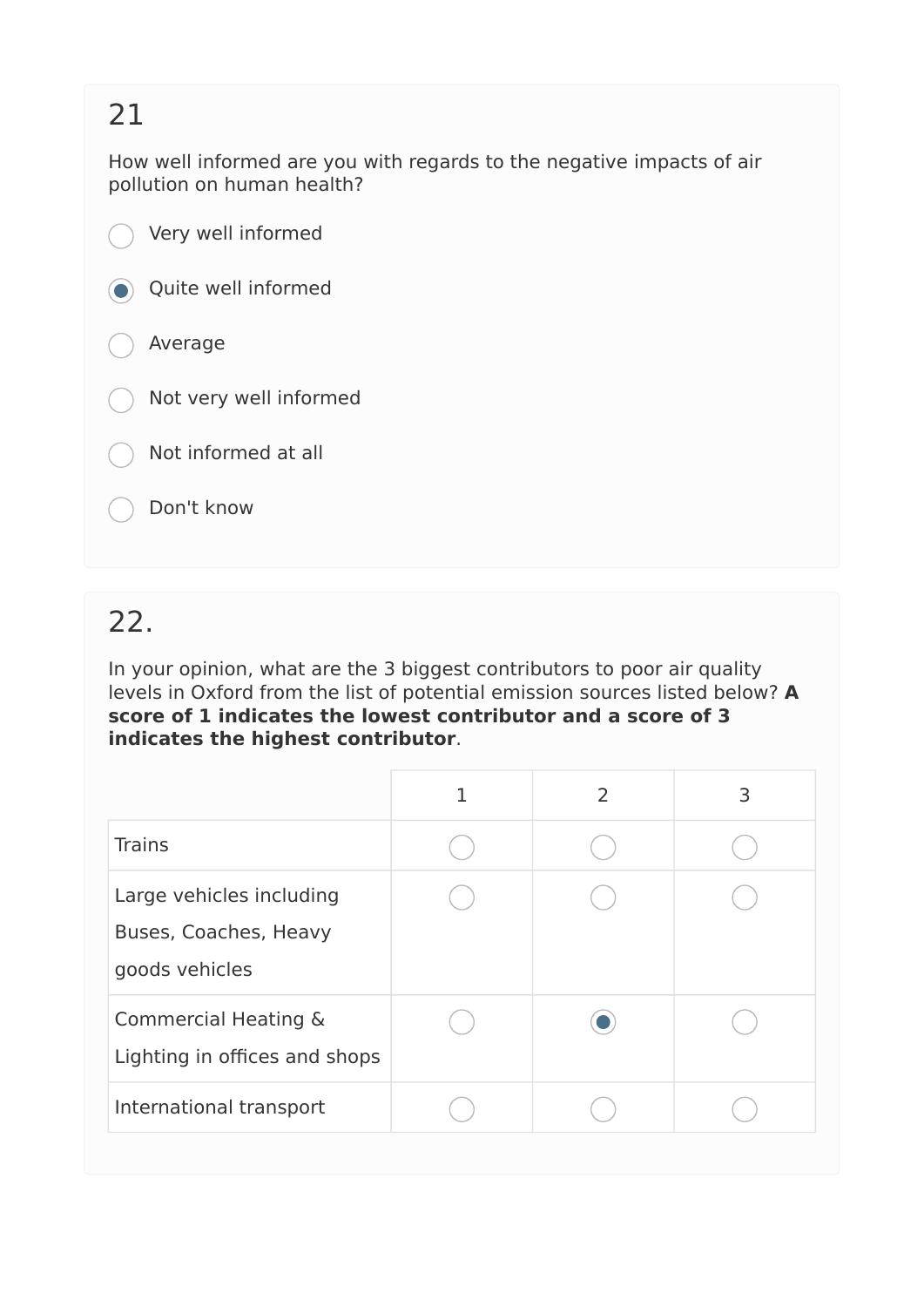| (Shipping and air transport)                                                    |  |  |
|---------------------------------------------------------------------------------|--|--|
| Residential energy (From<br>gas, oil, etc. used for home<br>heating and cooking |  |  |
| Agriculture (Methane from<br>animals, farm machinery)                           |  |  |
| Industry (Power stations,<br>manufacturing)                                     |  |  |
| Small vehicles such as cars,<br>taxis, motorbikes                               |  |  |
| Vans                                                                            |  |  |

 $\left($ 

Before reading the draft Air Quality Action Plan how concerned were you about air quality in Oxford?

**O** Very concerned

Moderately concerned

Not very concerned

Not at all concerned

I never really thought about it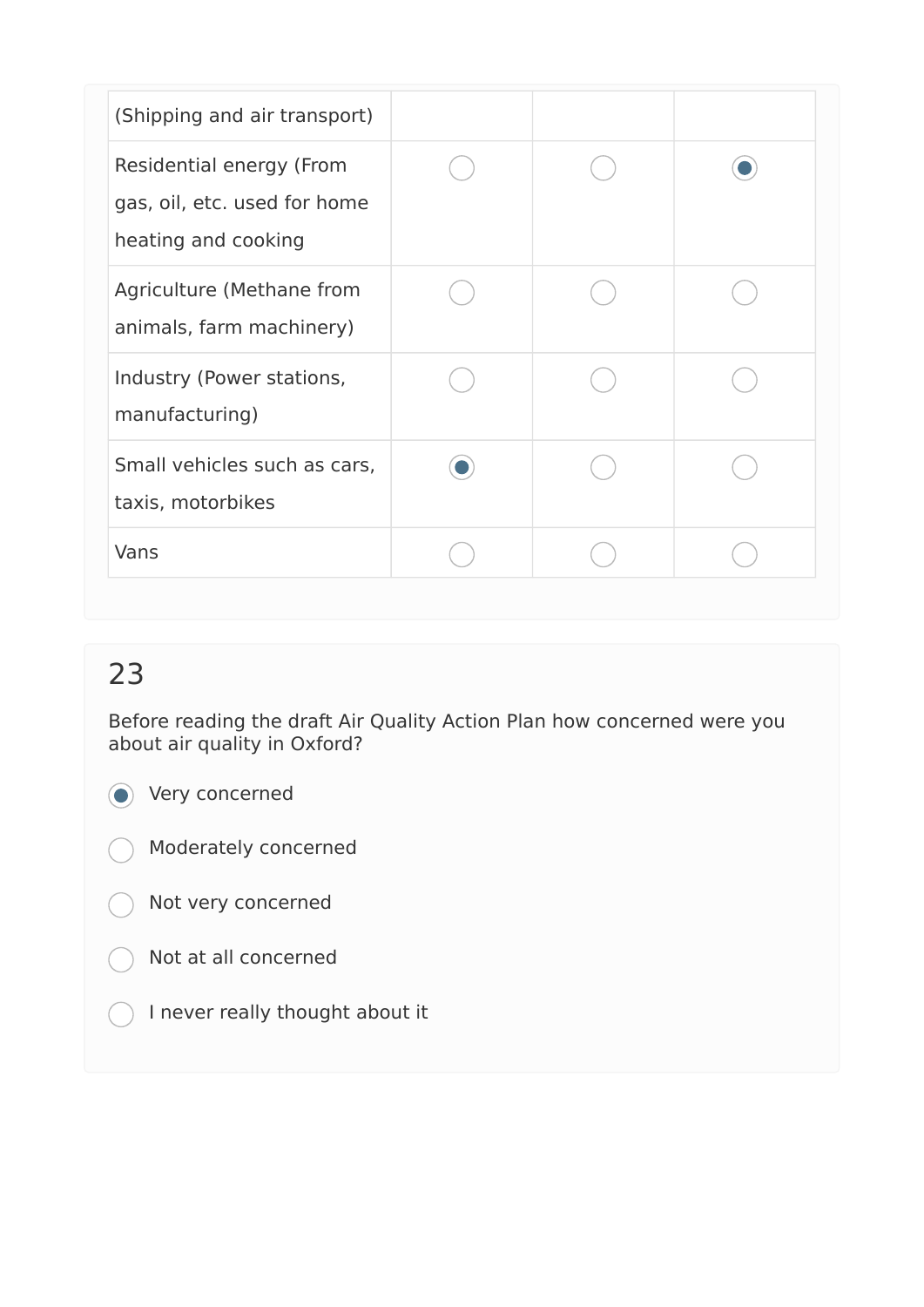After reading the draft Air Quality Action Plan, how concerned are you now about air quality in Oxford?

 $\odot$  Very concerned Moderately concerned Not very concerned Not at all concerned I never really think about it

#### **Air Quality Action Plan**

### 25

The current annual mean limit value for Nitrogen dioxide (NO2) is set out in the UK legislation at 40 ug/m3. However, recent health studies show that the harmful effects of air pollution are seen at levels below the legal levels of air quality, that is, those previously considered to be safe.

This draft Air Quality Action Plan commits to the adoption of a local, more stringent, NO2 annual mean target of 30 ug/m3 to be achieved in the city by 2025, in an effort to improve the health of all our residents and visitors. To what extent do you agree or disagree with the city's ambition to aim for this target?

- Agree
- Neutral

Disagree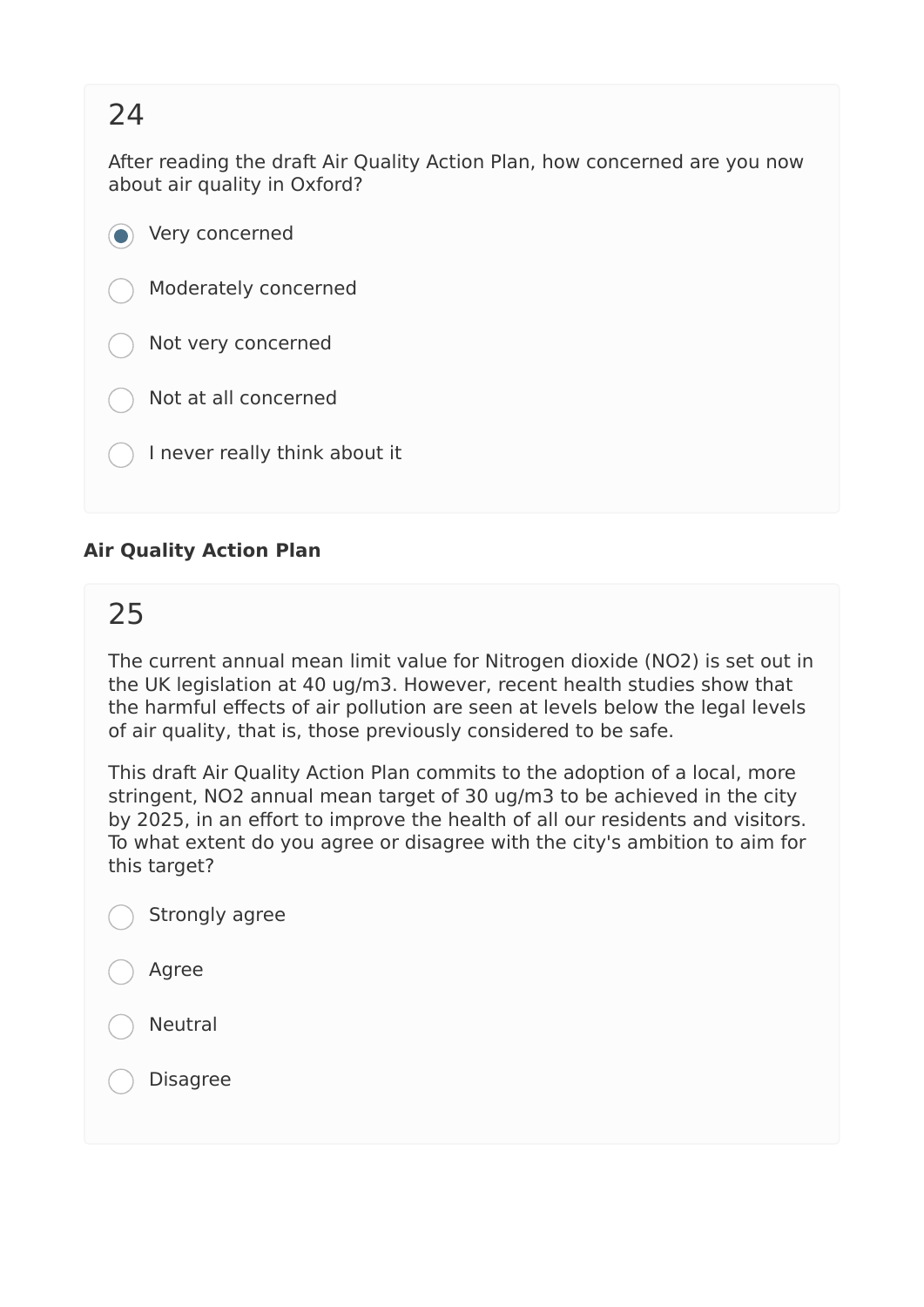Strongly disagree

Don't know

Please enter any additional comments

Aim for trace of this pollutant only - to make minimal rather than leave

an opening for the continuance of highly polluting vehicles.

### 26

This draft Air Quality Action Plan has identified 4 distinct key areas of intervention that we think the city should be focusing on for the efficient reduction of air quality levels in the city during the period 2021-2025. Would you be able to give us your feedback on these?

|                                                                        | Strongl<br>y Agree | Agree | Neutral Disagre<br>e | Strongl<br>y<br><b>Disagre</b><br>e |
|------------------------------------------------------------------------|--------------------|-------|----------------------|-------------------------------------|
| Area1: Developing<br>partnerships and Public<br>Education              |                    |       |                      |                                     |
| Area 2: Support for the<br>uptake of Low and Zero<br>emission vehicles | $\Box$             |       |                      |                                     |
| Area 3: Reduce the need to                                             |                    |       |                      |                                     |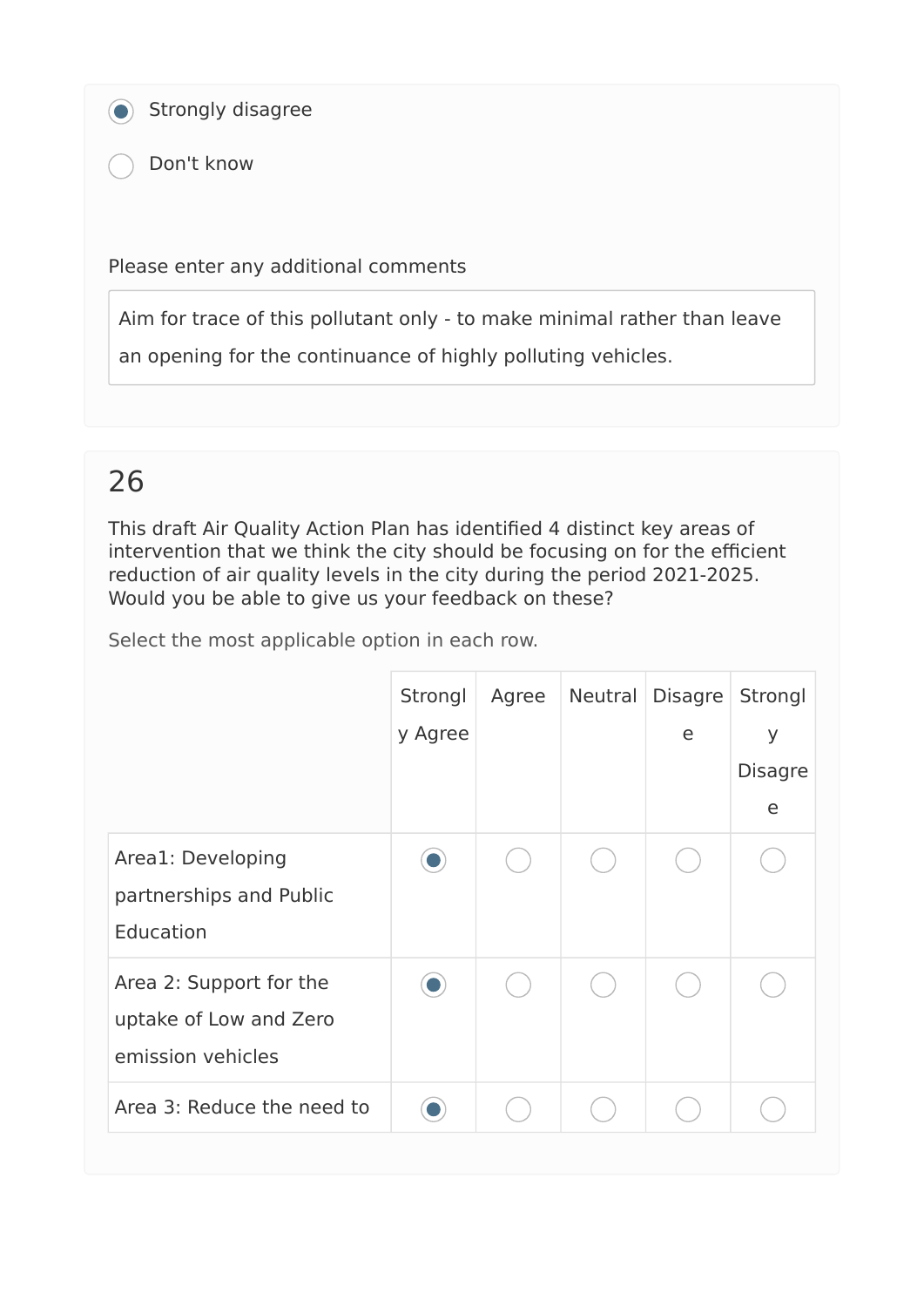| travel and explore<br>opportunities for mode shift<br>and increasing the uptae of<br>sustainable transport |  |  |  |
|------------------------------------------------------------------------------------------------------------|--|--|--|
| Area 4: Reducing emissions<br>from Domestic Heating,<br><b>Industry and Services</b>                       |  |  |  |

Please enter any additional comments

Pedestrianisation and Connecting Oxford Plus are essential to achieving good air quality throughout the City. LTNs should be regarded as a goal for all residential areas, like the target of covering the City with CPZs.

# 27

Are there any other key priority areas that you think should be included in this AQAP?

Yes

No

I don't know

Please enter any additional comments

See answer to Q 19